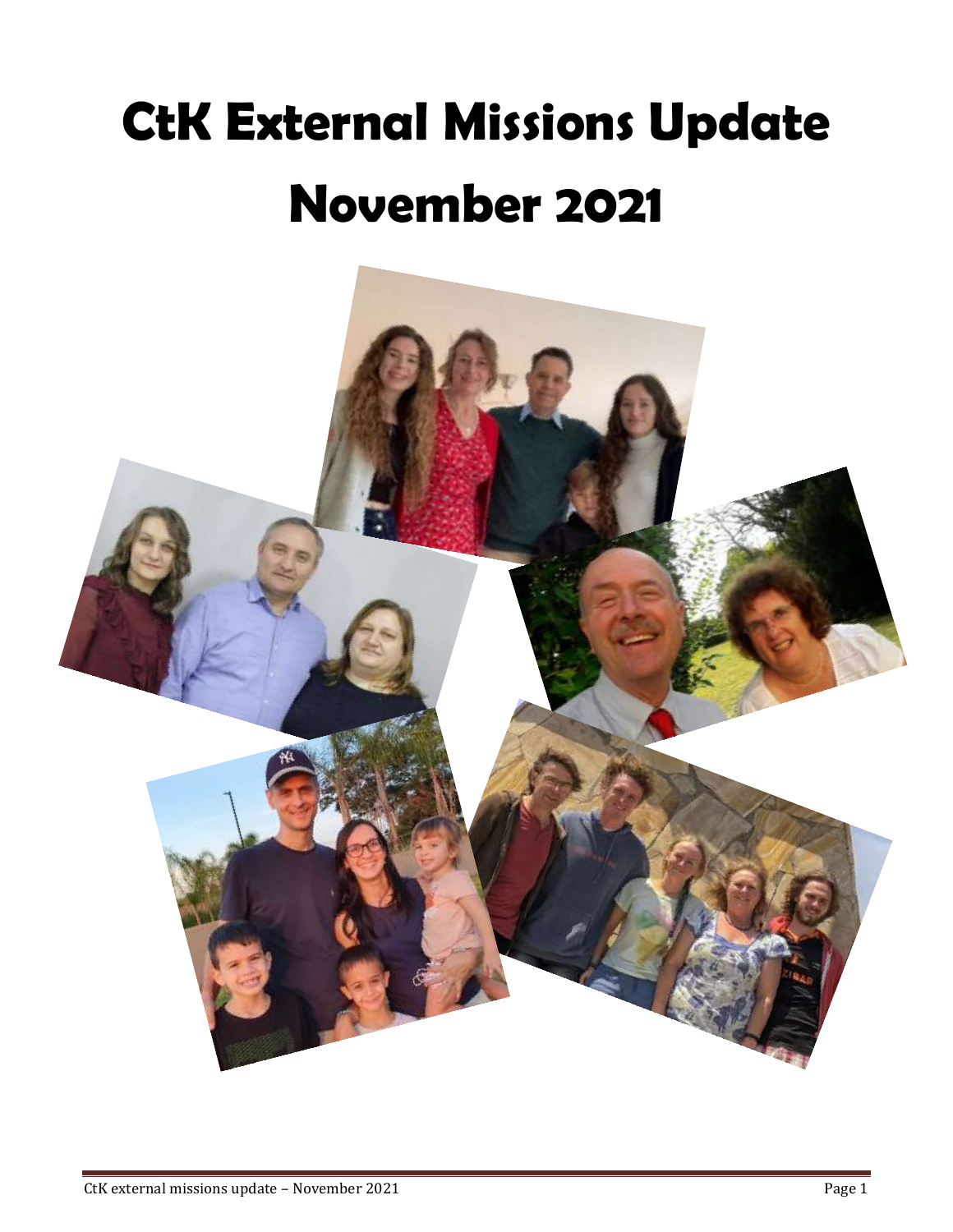### The Routs

Phil, Carolina, Benjamin (10), Samuel (8) & Joanna (3)

### **Intro**

The Routs live in Sao Paulo, Brazil and are mission partners with Latin Link. The church in Brazil is growing which is very exciting to see, but also brings a need for good bible teaching and training of pastors. Phil & Carolina have a vision to train pastors in how to use the Bible to equip their congregations to live for Christ.



When they first started serving with Latin Link in Brazil in 2007, Phil was involved in student ministry and Carolina worked as a school teacher.

### **Update**

Phil has been serving as interim pastor of a church in Jardim Clarice since August and this is due to continue until December. This new church is in a deprived part of São Paulo's urban area, about 15 miles south west of where they currently live. The family have now accepted an invitation to go to Anapolis, 600 miles away. In January, they will be moving to spend a semester serving at the theological seminary, with a view to a long-term role teaching there.

Brazil has been severely affected by the coronavirus pandemic, with over 610,000 deaths so far.

### **Praise God for**

- God's protection and provision over this long and challenging period of pandemic. In His providence they can see that in many ways it has been positive for them as a family.
- Happy birthday celebrations for Samuel.
- The rain that has fallen in Sao Paulo this has been very much needed in the region.

- The move to Anapolis. That this will prove to be the right decision for the family. Pray for the children as they prepare to leave behind the familiarity of school, friends and everything else after 6 and a half years in Sao Paulo.
- A permanent pastor for the church in Jardim Clarice to replace Phil once they leave for Anapolis.
- Phil's shoulders. He has had mild chronic shoulder pain for a number of months but recently this has become much worse, particularly the right side.
- Benjamin, who has had a dry cough since January. He has been diagnosed with asthma and has been referred to the specialist.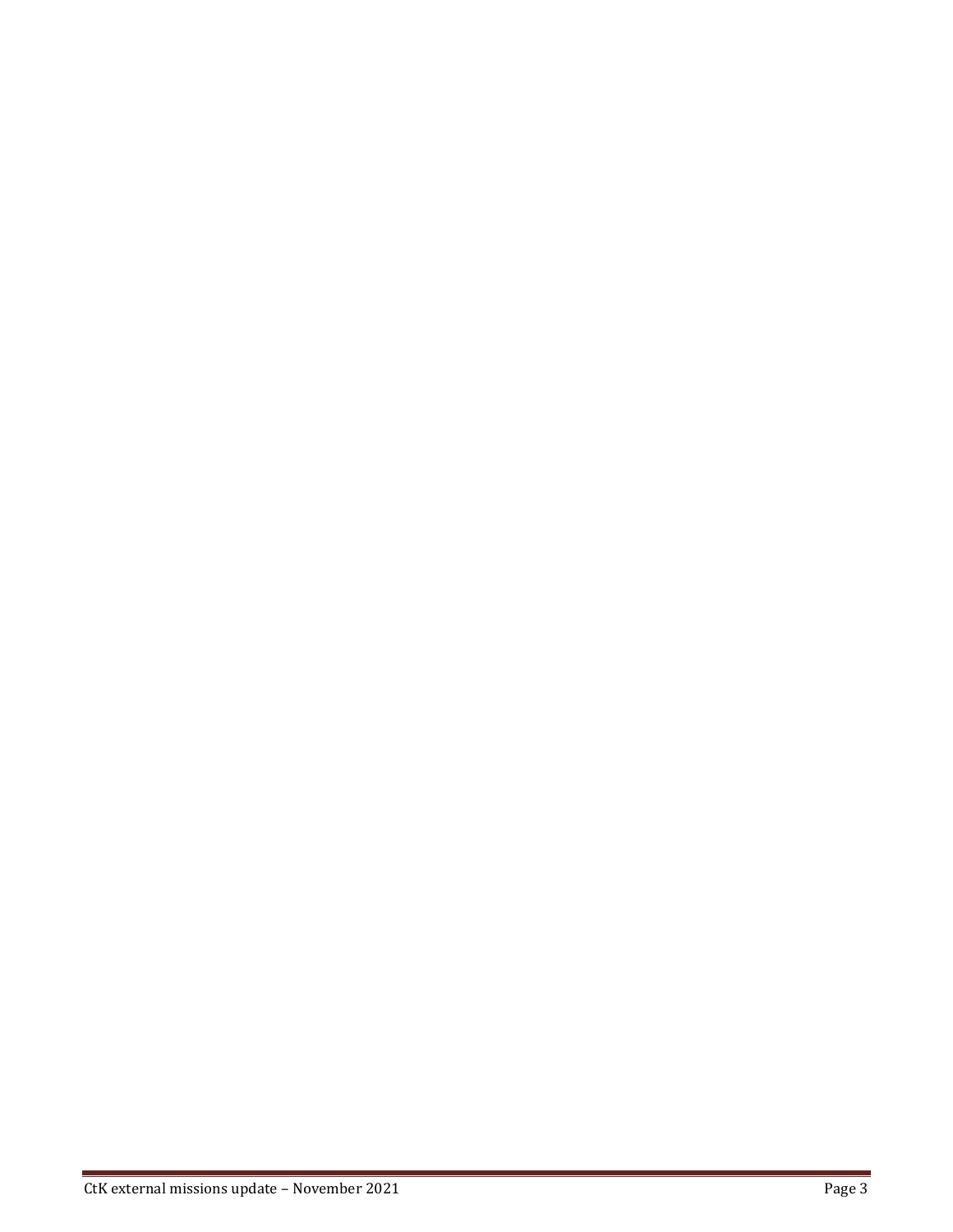# The Aylings

Stewart, Michelle, Jack, Harry & Robyn

### **Intro**

The Aylings work with Mission Aviation Fellowship (MAF) living in Arusha, Tanzania. Before this Michelle was an RE teacher and Stuart worked in the



Motor Racing industry. Stewart is the Programme Manager at MAF's base in Arusha.

MAF uses aviation to transform the lives of the world's most isolated people in need, enabling thousands of aid, relief and mission projects in remote areas, because that's where some of the greatest human needs are.

In 2017

the Aylings started Arusha House Church and are now part of the leadership team.

See their blog at:<https://www.maf-uk.org/staff/ayling-stewart-and-michelle>

### **Update**

Michelle and Robyn returned to Arusha at the beginning of November following some extra time spent in the UK for Robyn to have some veterinary work experience. Robyn is studying A-level chemistry this year with most of it being done online but doing practical's at her old school.

Michelle is continuing to facilitate Robyn's many activities and tutoring the daughter of another missionary family.

Harry has started an 18-month missionary training course with New Tribes Mission in Canada, and Jack is back in Liverpool for the  $2<sup>nd</sup>$  year of Uni, switching from media to theology with religious studies.

### **Praise God for**

• One new family and one returning family who have joined the Arusha house church leadership team.

- MAF Tanzania as they try to recruit 2 new pilots. They now have a series of short-term pilots on a month-by-month basis. They have had some progress with a fairly new pilot being assigned to come to Tanzania probably by the middle of next year. Government policy towards work permit for foreigners seems to have changed very significantly in recent months with these now being much easier to get, please pray that they are able to recruit the right people and acquire work visas easily for them.
- Government approval to build 3 new airstrips in Kilindi District, around 160 miles South of Arusha. They are hopeful that approval to start building these airstrips will be received by the end of this year.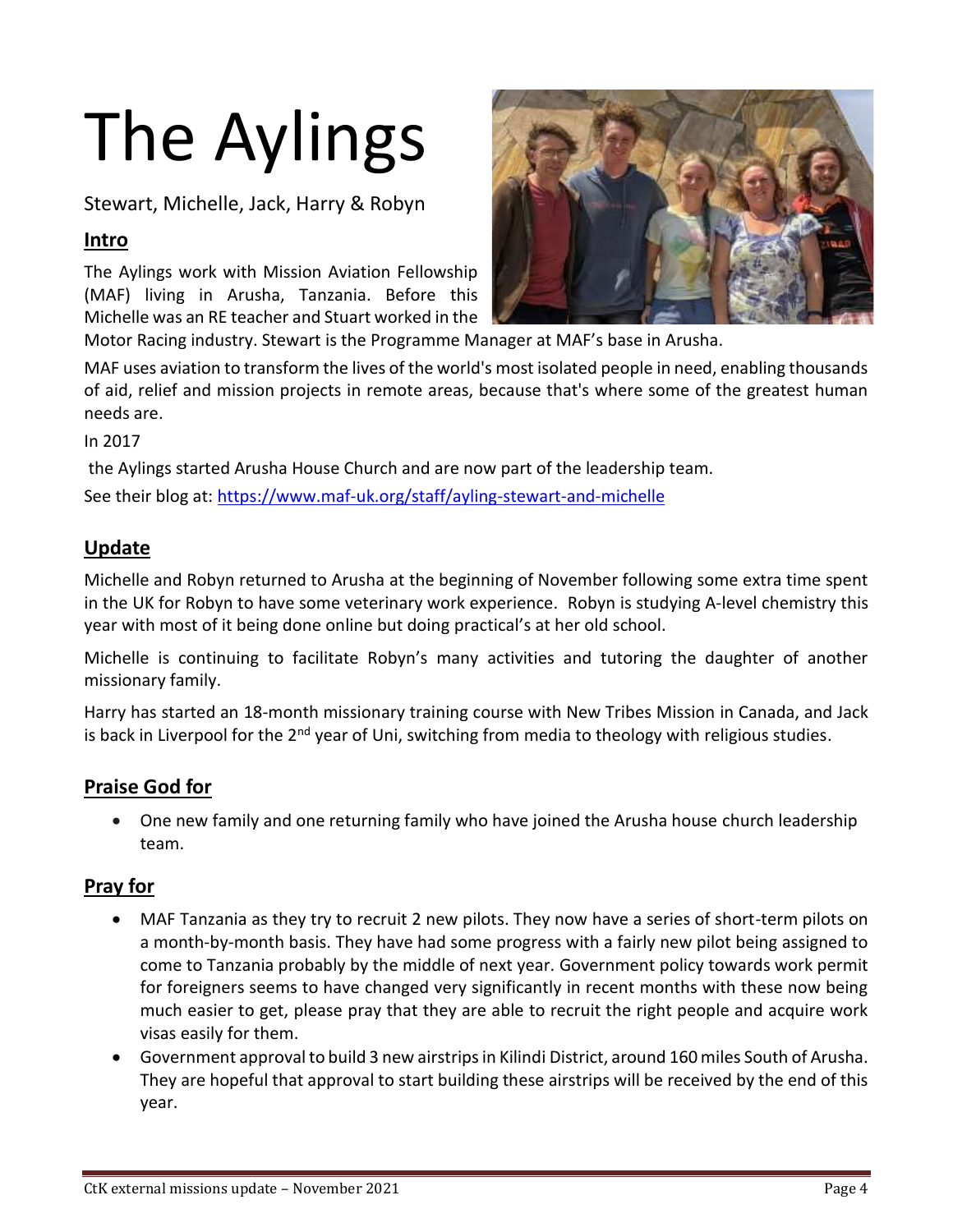• The men's ministry they plan to continue in one of the villages to the South of Arusha. The village elders kindly agreed to call the men of the village together for a lunch-time seminar which seems to have been well received.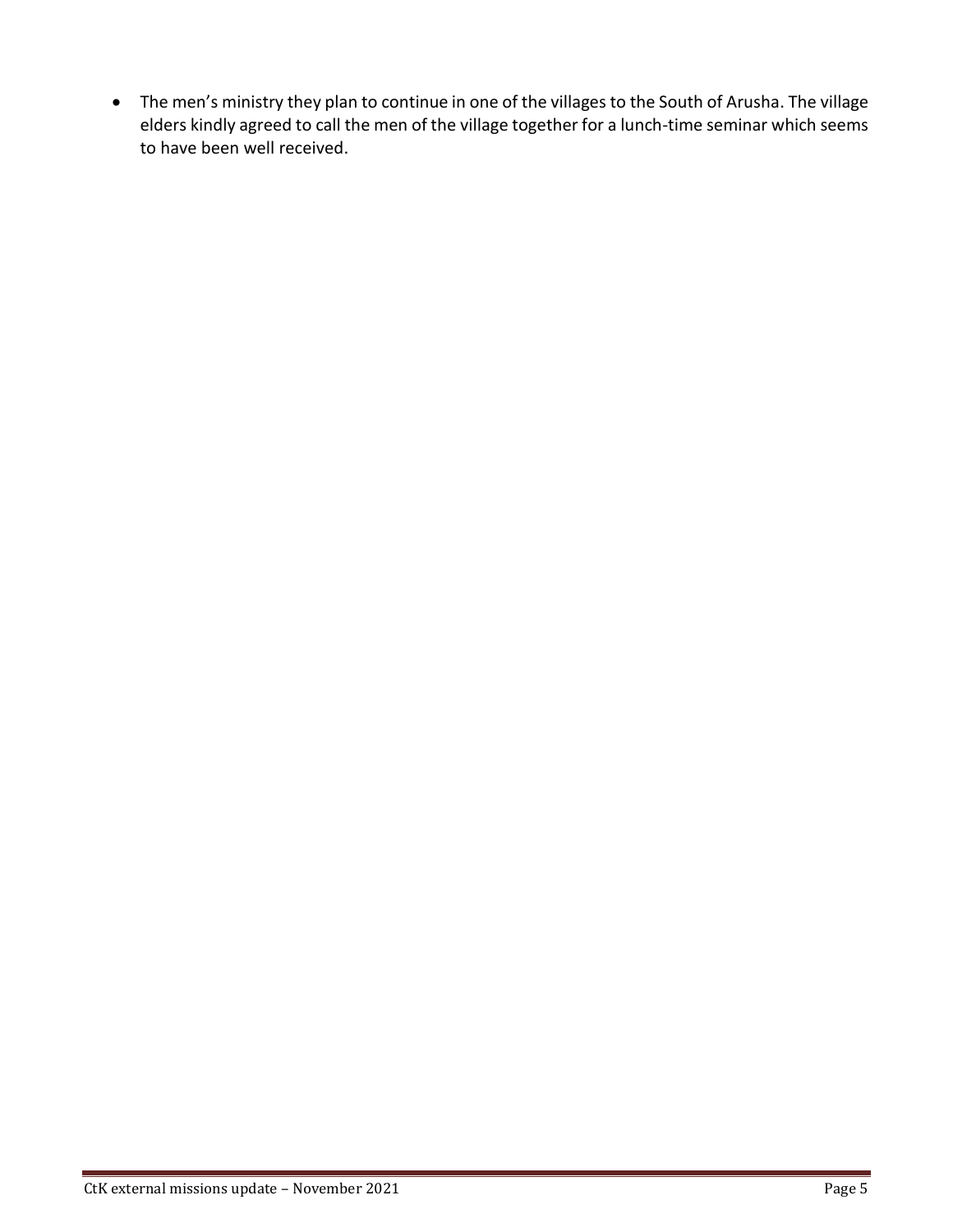### The Browns

Rick & Janette



### **Intro**

Rick & Janette have served for many years with Agapé France. Janette is from Corby and her first profession was as a primary teacher. Rick is from San Francisco Bay, USA and studied French civilisation at uni before joining the Agapé staff in Paris.

Agapé is an international evangelical mission. Agapé France seeks to reach people with the gospel through students, churches, artists, the internet, immigrants and family life ministries. Rick is the director of Agapé Famille, a couples and families ministry. Janette heads up the finance and human resources for Agapé France and is also head of operations.

- God's wisdom about how to move forward with the couples' ministry. It is dependent on churches hosting events, but church activities are still quite limited, with masks, etc.
- Their youngest granddaughter, Maxine, who is 6 and a half months old as she has been admitted to hospital with bronchiolitis. Please pray that her condition will stabilise quickly. Pray also for her parents, Paul and Julienne, who are taking turns to stay with her in the hospital overnight.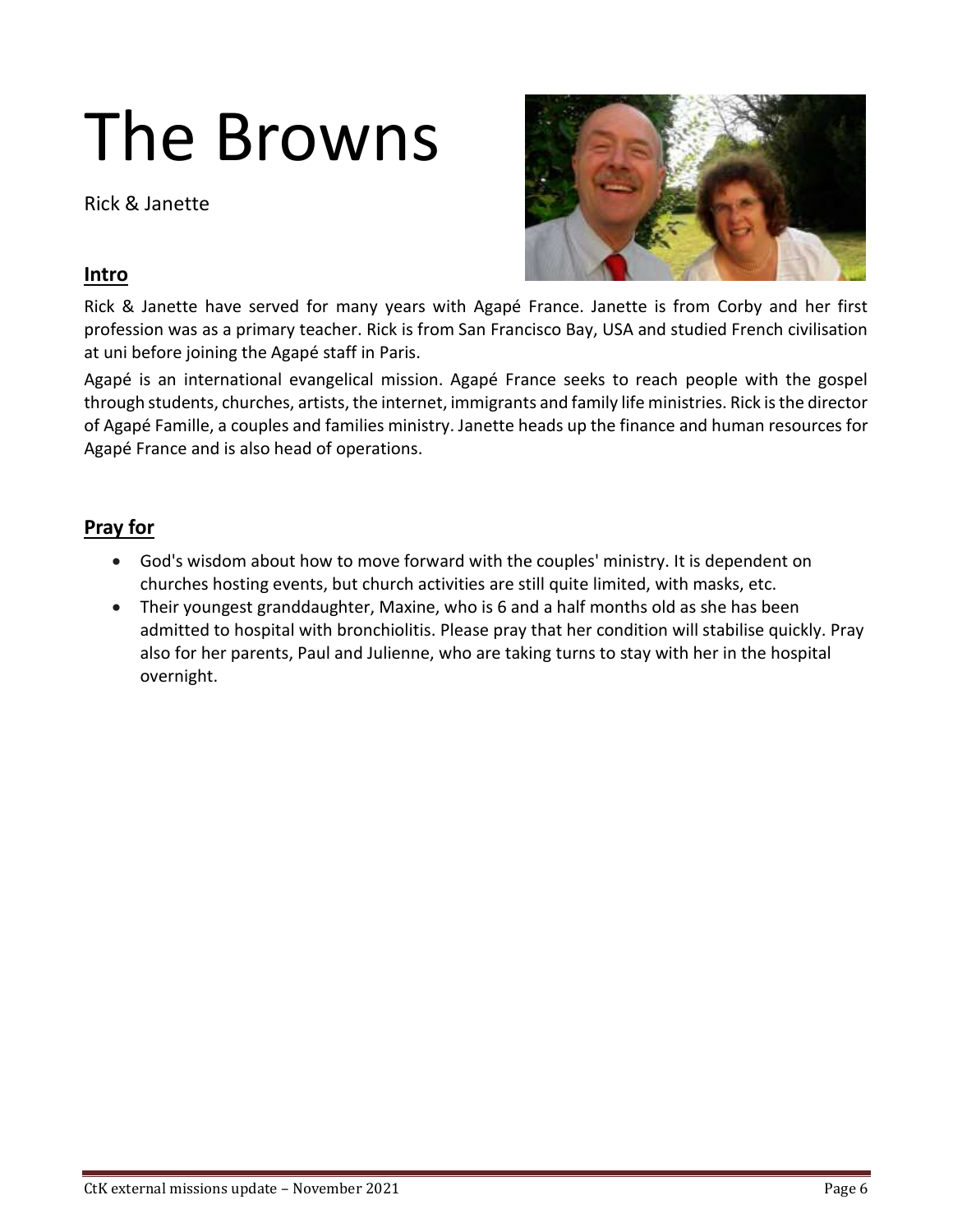## The Henmans

Andy, Collette, Grace, Hannah & David

### **Intro**

The Henmans have been working with Youth With A Mission (YWAM) in Cambridge for eleven years. Andy is originally

from Luton and has a degree in construction management. Collette is from Kettering and worked as a clinical psychologist before joining YWAM.

### **Update**

YWAM Cambridge has 3 main courses running per year. They are 'Discipleship Training School' and 'Chronological School of Biblical Studies' both started in the September; and 'Leadership & Ministry Development' school starting in March.

### **Praise God for**

• God's faithfulness in bringing students to study with WYAM Cambridge.

- The WYAM Cambridge leadership team (Andy, Connie and Andrew) as they adjust to the workload with two of their regulars taking a year on sabbatical and training.
- The right organisational people to join them, they need more operational support staff.
- Trusting God for £100 per month to make up their personal finances.
- Collette's health and recovery after contracting Covid 19.
- Hannah taking her GCSEs this year and Grace's final year of the International Baccalaureate.
- The timing / planning of their home extension.

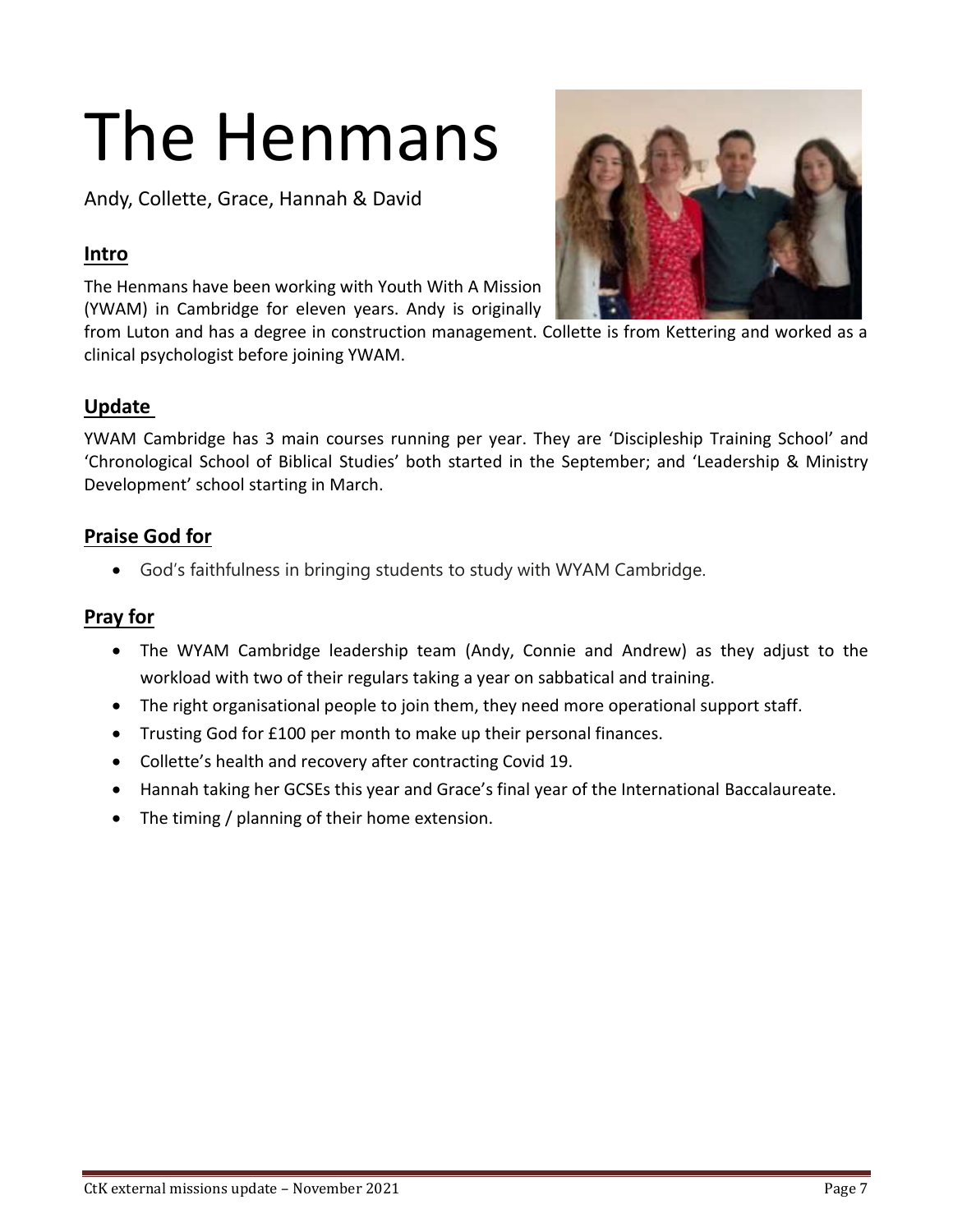# Moldova Charity Mission



Petru, Antonina & Doina Chirica

#### **Intro**

Petru & Antonina Chirica are the founders, and along with their daughter Donia, still lead the Moldova Charity Mission for the Disabled. Petru is the pastor of a church in a small village called Fagureni. They have 5 children: Doina, Catea, Daniel, Emanuela and Petru-Marius.

The main work of the charity mission is to run a Day Centre for disabled children and a support group for parents of disabled children.

www.moldovacharitymission.org.uk

### **Update**

Their plans for a new Day Care Centre building are moving forward. They hope to start building refurbishment work before the end of this year. They would like to be able to provide more services to a larger age range of children.

### **Praise God for**

- A possible upturn in Antonina's health.
- The provision of individual boxes of classroom equipment for each of the children at the day centre and 50 children's bibles.
- A Dutch organisation who are partnering with the Moldova Charity Mission to fund raise for the work on the new building. They have recently visited to make 3 ten minute long films to short on Christian TV for fund raising. They have also committed to funding part of the refurbishment.

- A construction company for the extensive refurbishment work planned for their new building, that will offer a good price.
- December program planning; that everything will go according well and that they will be able to share the Gospel with the people that receive food parcels.
- Petru Marius' health.
- Good health for the children who attend the day centre at this time of year. Due to various health conditions they are often particularly vulnerable to colds and infections.
- Poor families who rely on wood for heating and cooking, as the cost of wood has gone up.
- The CtK organised shoe box appeal with about 100 boxing being transported to Moldova.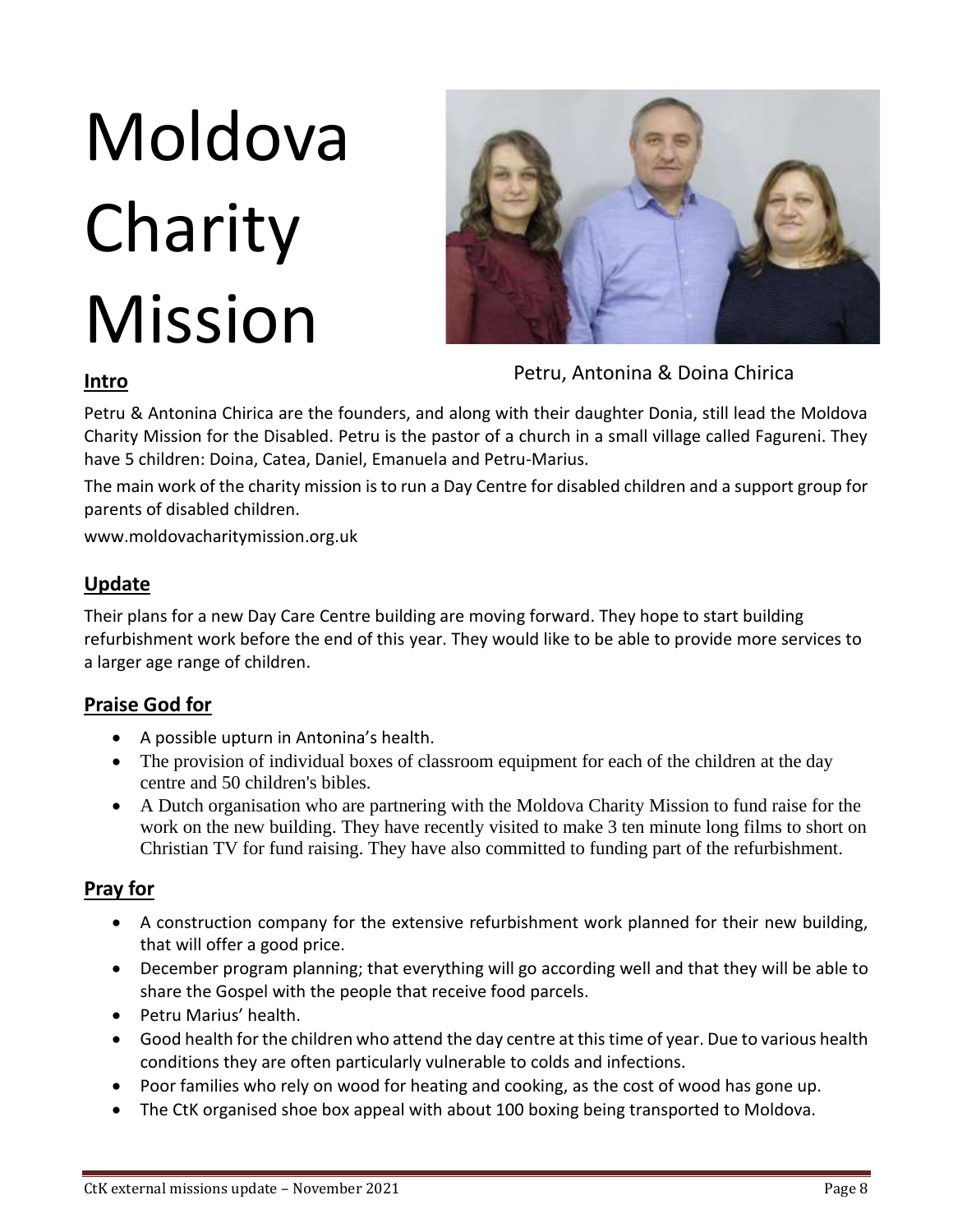## Open Doors

Open Doors supports persecuted Christians with Bibles, Christian materials, training, livelihood skills, advocacy - and in a whole host of other ways - so that they know they are not forgotten and can stand strong to serve their communities.

Please pray for:

- Christians in India. Violent persecution against Christians is increasing in India, fuelled by anti-Christian propaganda spread by Hindu extremists. Pastor Darshan was attacked by extremists after sharing about Jesus in a neighbouring village. But he is determined to keep going saying "The love of Christ does not allow me to sit in silence".
- HOPE FOR THE MIDDLE EAST. In Syria and Iraq, after over a decade of conflict and persecution, Centres of Hope – supported by Open Doors – are helping Christians, churches and communities to rebuild and restore.

Praise God for:

• Open Doors partners working in Uganda. When Linet from Uganda became a Christian, she lost everything, including custody of her children. It's been tremendously difficult for her, but your support is helping her not only survive but thrive. A local church gave her trauma care, discipleship and training in metal welding. She has now become a leader amongst the church community.

See their latest newsletter at: <https://www.opendoorsuk.org/resources/magazine/>

If you'd like to give to support the work of Open doors please see: <https://www.opendoorsuk.org/>. Just £21 could equip four people to train others in their legal rights of religious freedom.